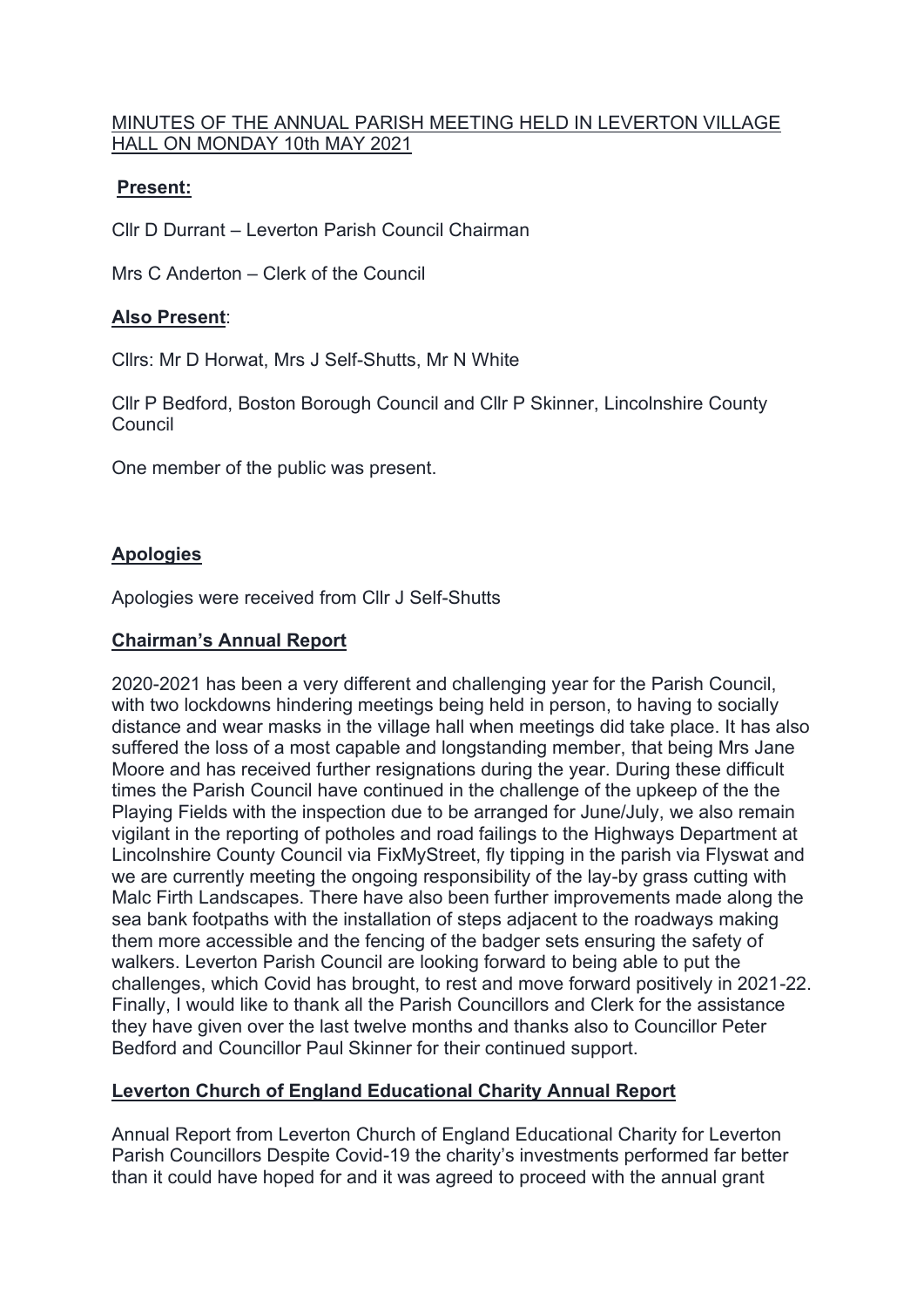distributions. Although some of the usual channels for advertising were not available there was still a good response and awards totalling £9,400 were distributed to 30 applicants.

#### **Poors Land Trust Annual Report**

There have been three meetings held over the last twelve months, those being June 2020, November 2020 and March 2021.

It was again not possible to inspect the allotments due to the inclement weather but the reports from S Fletcher and R Wright indicated that there was nothing to be concerned with.

In November the list of beneficiaries was discussed however there were no further additions or removals and the 32 listed beneficiaries all received a share of the distribution at £100.00 each.

The closing balance on the accounts stood at £9052.52.

It was discussed and agreed that in recognition of the dedication which had been given to the community of Leverton, the playing fields would be named after Mrs Jane Moore.

## **Simon Clark Charity Annual Report**

The Simon Clarke Charity held three meetings during the last year all preceded by the Leverton Poor's Land Trust.

In the June meeting it was agreed that the distribution payments of £60.00 each were made to two beneficiaries.

In the November meeting it was agreed that the  $2<sup>nd</sup>$  distribution payments of £60.00 were again made to the two beneficiaries.

At the March meeting the clerk presented the accounts which stood at £499.09.

#### **Boston Borough Council annual report**

It has been a very difficult year for meetings most have been on line which I personally hate but we have got through them , The Central government funding for Boston during the pandemic has been very good, Injection process at Boston has been first class, largest problem to most people at the minute is fly tipping but we have a Sub Group now working on this. Joining up with East Lindsey remains to be seen as a good or bad move early days. Most interesting thing will be the Census Figures to see what our area population really is.

## **Lincolnshire County Council Annual Report**

Our response to the Covid issues has been a credit to all those involved. Our roads have areas which need addressing but I do feel the Council does need to get a bit